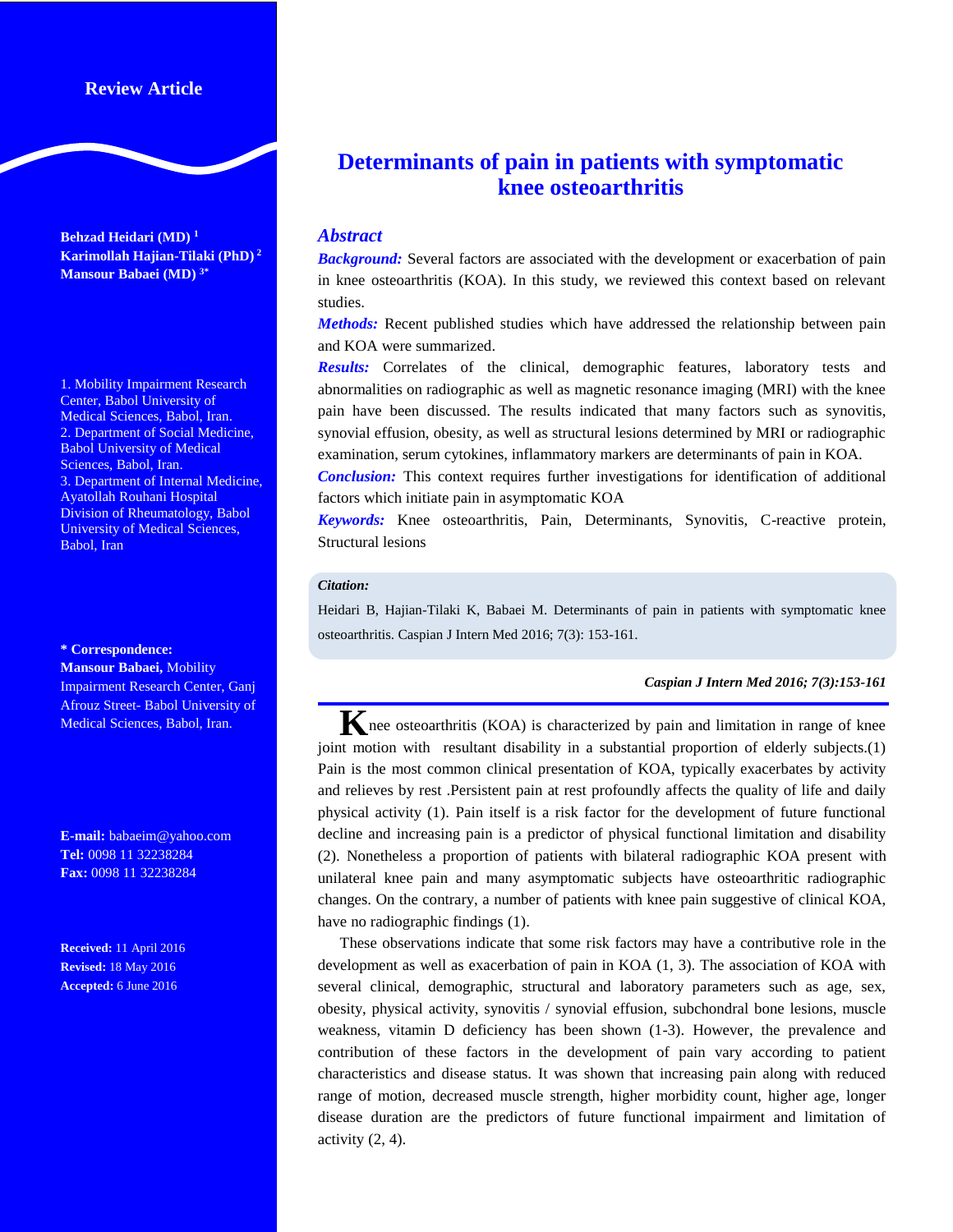Treatment of KOA is targeted to suppress pain and improve functional outcome. Therefore, information on risk factors of worsening of pain and decline in functional limitation can be used to construct treatment. This study aimed to present a concise information regarding associated factors of pain in patients with KOA (table 1) provided from recent relevant published studies which have addressed the risk factors of pain in KOA.

## **Table 1. Associated factors of pain in patients with knee osteoarthritis**

\_\_\_\_\_\_\_\_\_\_\_\_\_\_\_\_\_\_\_\_\_\_\_\_\_\_\_\_\_\_\_\_\_\_\_\_\_\_\_\_\_\_\_\_\_\_\_\_\_

Synovitis and synovial effusion Vitamin D deficiency Muscle weakness **Obesity** Female gender Physical activity Psychological factors Joint abnormalities Magnetic resonance imaging findings Radiographic changes Cytokines and inflammatory markers

**Synovitis in KOA:** Recent investigations have found the existence of inflammatory process in several chronic medical conditions as well as osteoarthritis (5-7). Synovial inflammation plays a critical role in the development of symptoms and structural changes in KOA (1, 8-11). In the early stages of KOA synovitis is localized to the regions with chondral defects but at later stages inflammation becomes diffuse and chronic (10, 11).

\_\_\_\_\_\_\_\_\_\_\_\_\_\_\_\_\_\_\_\_\_\_\_\_\_\_\_\_\_\_\_\_\_\_\_\_\_\_\_\_\_\_\_\_\_\_\_\_

Arthroscopic examination reveals chondropathy, synovial infiltration of macrophage and proliferation of blood vessels (11). In osteoarthritic patients without radiographic changes in knee joint, synovitis is observed in 55% of cases (12). In the Multicenter Osteoarthritis Study (MOST) 80% of KOA patients with moderate pain had synovitis (13). In a 1-year longitudinal study of patients with tibiofemoral osteoarthritis with mean age of 61 years, synovial abnormalities were observed in 50% (14). Almost all patients with advanced osteoarthritis who were considered for surgical treatment had synovitis  $(15)$ .

**Diagnosis of synovitis:** Definitive diagnosis of synovitis requires biopsy of the synovium during arthroscopic examination (10, 11). However, all patients do not require arthroscopy and thus in suspected cases noninvasive methods such as clinical examination and imaging techniques like ultrasoound particularly magnetic resonance image (MRI) are commonly used to document synovitis. Clinically, the presence of joint pain at rest especially night pain, stiffness, joint effusion indicates synovitis (1, 3). In suspected cases, serum and synovial fluid examination are also helpful to differentiate KOA from other inflammatory arthritis like rheumatoid arthritis (16, 17). In patients with mild or moderate KOA, synovial abnormalities can be detected by using MRI or ultrasound techniques at earlier stages with higher sensitivity than clinical examination even in asymptomatic patients (8, 9, 18-20).

In a study of patients with history of knee pain, a third of cases had synovial thickening or suprapatellar effusion suggestive of synovitis (9). Almost half of patients with KOA show synovial hypertrophy or joint effusion in ultrasounographic examination (21). MRI yields greater sensitivity in detecting joint abnormalities and thus higher proportion of KOA can be recognized by MRI examination. In particular, synovial abnormalities found in MRI show greater correlation with arthroscopic and histologic findings (8, 18, 21). In a study of patients with symtomatic KOA, the types and the frequency of abnormalities seen in MRI examination were synovial thickening, joint effusion, osteophytes and subchondral bone edema which were found in 73%, 60%, 67% and 65% respectively, whereas the respective values in asymptomatic KOA were 0% and 7%, 12% and 7% (8).

**Synovitis and pain:** Like rheumatoid arthritis, osteoarthritis is also associated with inflammation which presents as synovitis. Synovitis in KOA is associated with pain and cartilage loss (13). The association of pain and synovitis in KOA has been shown in several studies (13, 22, 23). The relationship between specific tissue lesions and pain in KOA was show by Torres et al. In this study, synovitis /synovial effusion as well as MRI abnormalities such as bone marrow lesions, subchondral bone attrition and meniscal tears were associated with severity of pain (22). A similar association of pain and synovitis /joint effusion has been reported in KOA with and without radiographic changes (23). In the Multicenter Osteoarthritis Study, pain in patients with synovitis was 9.2-fold greater than those without synovitis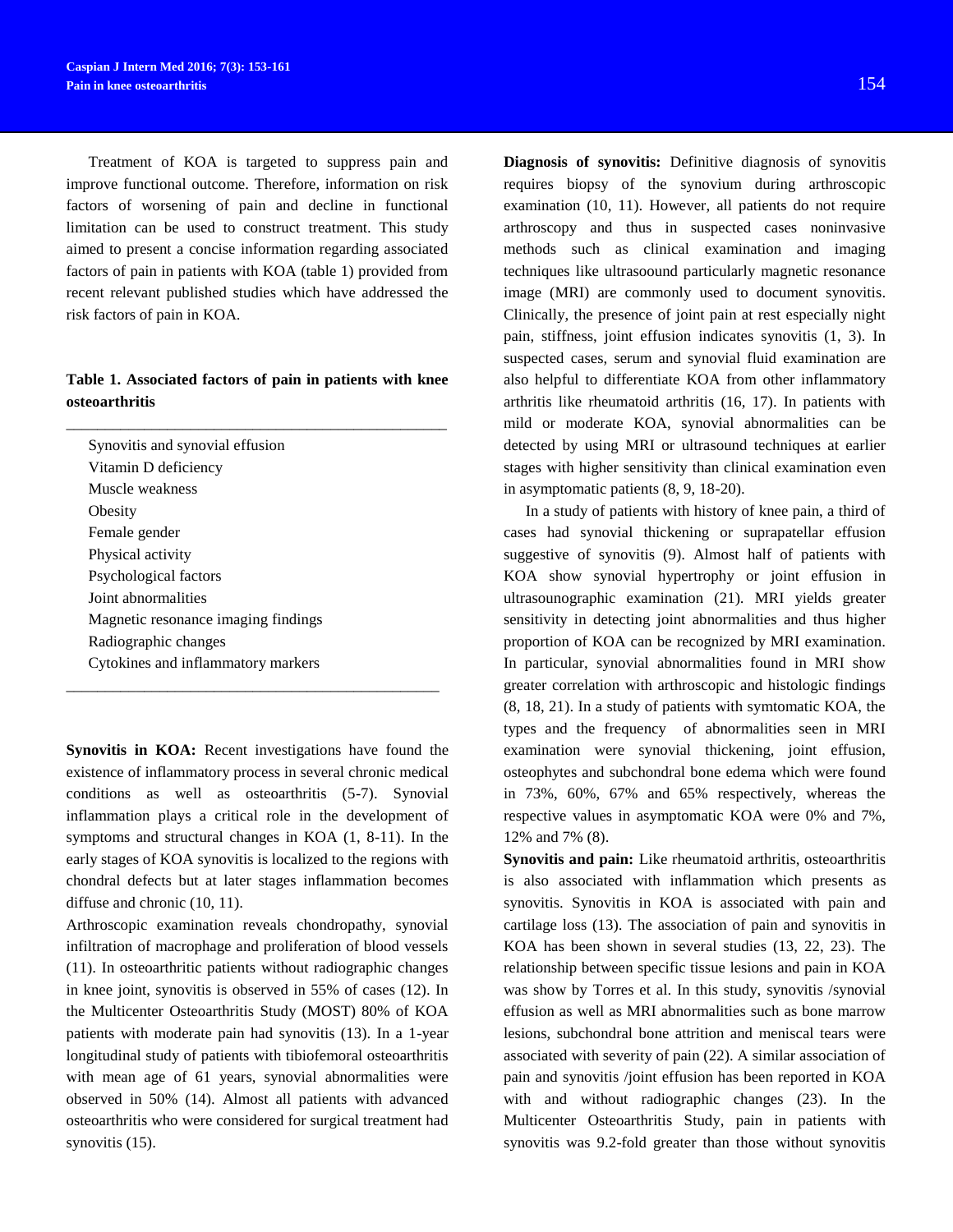even in subjects without radiographic evidence of KOA (13). Nonetheless, in a study by Hill et al., synovial effusion was not associated with pain but changes in synovitis was positively correlated with pain (24). In a study of patients with early KOA,patients without synovitis had no pain (12). Even in patients without KOA, the presence of synovitis causes pain.This was shown in patients with miniscal tears undergoing arthroscopic examination. In this study, patients with preoperative pain had synovitis, and the association was independent to age, sex and severity of cartilage injuries (25).

**Vitamin D and Pain:** Vitamin D deficiency is prevalent in general population as well as patients with musculoskeletal diseases presenting to rheumatology clinics (26-30). Vitamin D deficiency is associated with pain in musculoskeletal diseases including osteoarthritis (27, 30-35).

Low levels of serum vitamin D is a risk factor for the development and worsening of knee pain (34) as well as a predictor for incident KOA (27). Vitamin D deficiency contributes to the development of clinical symptoms and severity of pain through sensitization to pain. Obese vitamin D deficient subjects are at greater risk of pain (31, 36, 37). Compared to vitamin D sufficient subjects, those with moderate to severe vitamin D deficiency are at higher risk of postoperative pain (38). There is a dose-response pattern of relationship between vitamin D deficiency and bone pain/ bone tenderness (35). There is an independent association between vitamin D deficiency and nonspecific bone pain, low back pain, and unexplained arthralgia (26, 30, 32). Normalization of vitamin D deficiency decreases knee pain in patients with KOA (39).

**Muscle strength and knee pain:** Muscle weakness has a significant contribution in the development and progression of KOA (1, 40-42). In KOA, the quadriceps muscle strength is lower than healthy controls (40).

There is an association between quadriceps muscle weakness and pain as well as disability in KOA independent to radiographic changes (43, 44). In KOA, pain correlates negatively with quadriceps muscle strength and strengthening of quadriceps muscle reduces pain (39, 45).Thus, in these patients muscle strengthening is a target of treatment for relieving pain and improving physical performance (46, 47).

**Obesity, metabolic syndrome and pain:** Obesity and overweight which are prevalent among general popoulation even in young adults and children are strongly associated

with onset and exacerbation of pain as well as development of disability in KOA (48-51) whereas weight loss decreases the pain as well as the risk of symptomatic KOA (52). Furtheremore, obesity is a risk factor for the development and progression of KOA (1, 3). In KOA, pain correlates positively with BMI and thus, persons with higher BMI have more severe pain (53). In a cross-sectional study of people with mean age of 58 years, obesity was associated with increased risk of joint pain in hips, knees, ankles and feet (52). In a study by Maddah et al., coexistence of metabolic syndrome with KOA was associated with greater pain and patients with more components of metabolic syndrome had higher Western Ontario and McMaster University Osteoarthritis Index (WOMAC) pain score independent to age and BMI (54). Inasmuchas, abdominal obesity is a major component of metabolic syndrome (55).However, one major component of metsbolic syndrome is abdominal obesity (55). **Female gender and pain:** Several painful musculoskeletal conditions are more frequent in women than men indicating that women are at greater risk of central sensitization than men (56). Proportion of women with symptomatic KOA is significantly higher than men and radiographic features of KOA are more prevalent in women than in men (57). Prior to total knee replacement surgery, women with KOA have more pain and greater functional impairment than men (58). In a study of elderly community residents with radiographic KOA, women had worse mean WOMAC and SF-36 scores than men with similar radiographic changes (56). In patellofemoral osteoarthritis, women report greater knee pain than men irrespective to severity of radiographic findings (59). In participants of the Rotterdam Study, female gender was a risk factor for pain (60). The association between quadriceps weakness and pain in women is stronger than men. This may partly explain higher susceptibility of women to pain (61).

**Physical activity and pain:** Influence of physical activity on KOA is not clear and data regarding the harmful effect of different types and intensity of exercise programs on KOA are insufficient (62). Nonetheless, in advanced KOA physical activity aggravates knee pain (63), whereas regular swimming exercise reduces pain and improves muscle strength and functional capacity (64).

The results of a systematic review showed that physical activity increases osteophytes but decreases cartilage lesions (65). Depending on preexisting anatomical changes and type, or duration of activities, physical activity may affect knee or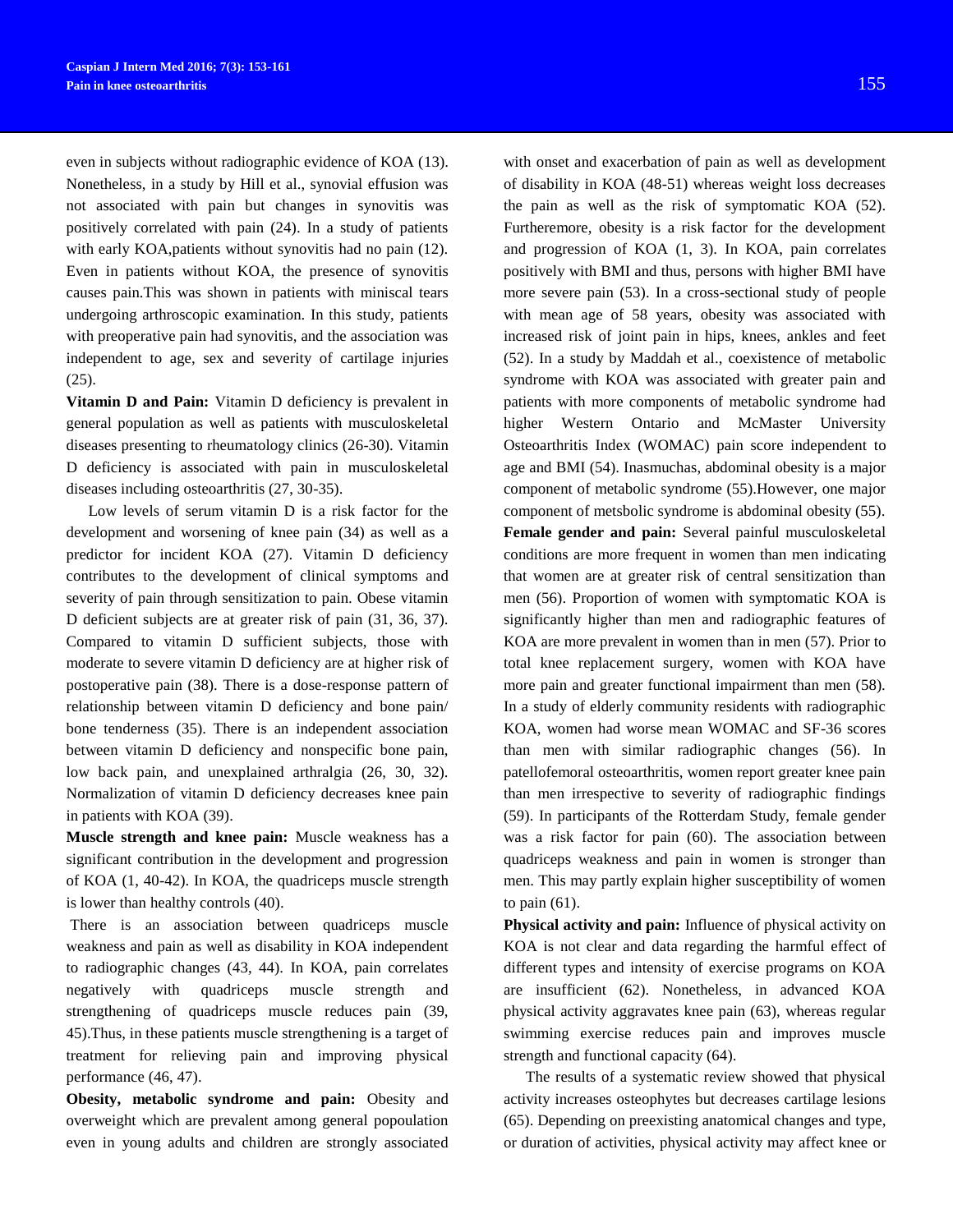hip joints differently (66). Individuals with history of heavy physical activities show greater joint abnormalities versus those with lower physical activities who have less tibiofemoral or patellofemoral OA (67). High moderate to vigorous activity in subjects with mild knee pain but without radiographic features of KOA will increase bone marrow lesions as well as medial meniscal injuries (68). Also KOA prolong duration of moderate to vigorous daily physical activity increases pain and decreases functional capacity (69). In a longitudinal study, high level of leisure time physical activity increased the risk of total knee replacement surgery in women aged <45 years old but not in men (70). However, the results of a systematic review showed that in older adults with knee pain, long-term physical activity over 3-30 months was safe and did not increase pain or total knee replacement surgery, particularly increasing the level of physical activity reduced disease progression, decreased total knee replacement surgery (71). Similarly, regular to moderate physical activities exerts preventive and therapeutic effect (72). Nevertheless, absence of mechanical stimulation as seen in subjects with spinal injuries results in cartilage thinning (69).

**Psychological and sociodemographic factors and pain:**  Psychosocial factors contribute to the development and progression of musculoskeletal pain and disability. In patients with KOA, the prevalence of psychiatric morbidities are higher than expected (73), and these patients have higher number of painful sites in other parts of the body (74). Depression is strongly linked to pain specifically in patients with severe osteoarthritis (75). Presence of depression increases the risk of self-reported knee pain irrespective to severity of radiographic changes. Even in patients with minimal or moderate radiographic changes particularly middle-aged women and elderly subjects, the presence of depression increases pain (76). Furthermore, cognitive factors but not behavioral factors have also a role in the development of pain in osteoarthritis (77). In a longitudinal study with 12-months postoperative follow-up period, postsurgical pain both at rest and activity was higher in depressed patients. In addition, knee function was lower prior to and after surgery and the prevalence of dissatisfaction was higher (78). Socioeconomic factors affect osteoarthritis symptoms and treatment results. Subjects of higher socioeconomic levels have less pain and higher functional capacity prior to total knee replacement surgery (79).

**MRI abnormalities and pain:** MRI is a sensitive method for visualization of various joint structures including cartilage, bone marrow, synovium, meniscal and ligamental pathology in both tibiofemoral and patellofemoral joints (3, 8, 23, 80), whereas, conventional anteroposterior radiographs have no ability to disclose patellofemoral compartment, ligaments or synovium (80). In a study of patients with definite knee ostephytes in radiograph, all MRI abnormalities such as subarticular bone attrition, bone marrow lesions, synovitis/effusion, and meniscal tears were significantly associated with knee pain (22). However, in another case-control study, only the presence of large bone edema differentiated painful KOA from asymptomatic KOA or healthy controls (81). The results of a systematic review of 22 studies showed a significant association between bone marrow lesions as well as synovitis/effusion with pain. Bone marrow lesion increased the odds of pain 2 to 5-folds and synovitis increased the pain by odds of 3.2 to 10 (82). In a cross-sectional study of 904 randomly selected subjects with the average age of 62.4 years, patellar bone marrow lesions were consistently associated with knee pain particularly going up/down stairs (83). Association between MRI findings and knee pain was also observed in Michigan Study of Women's Health across the Nation (84).

**Radiologic abnormalities and pain:** Knee pain is a vague symptom of KOA and its association with radiographic abnormalities varies according to extent of radiographic changes and radiographic view. The results of studies which have addressed the relation between pain and radiographic changes in KOA are controversial. This may be attributed to types, severity and the prevalence radiographic abnormalities (60, 85). The clinical and radiographic features of KOA are not usually concordant with KOA symptoms.

The results of a systematic review reveals that only 15-76 % of subjects with knee pain had radiographic features of KOA and only 15-81% of subjects with radiographic OA had knee pain (85).

In a study of  $2282$  elderly Japanese subjects aged  $> 60$ years, the association between radiographic changes and pain varied from none to strong. Nonetheless, the presence of severe radiographic changes were strongly associated with pain (85).

In Baltimore Longitudinal Study of Aging, over a 5-year follow-up period, all measures of radiographic severity were directly correlated with knee pain (86). In a study of the elderly Japanese population-based cohorts, joint space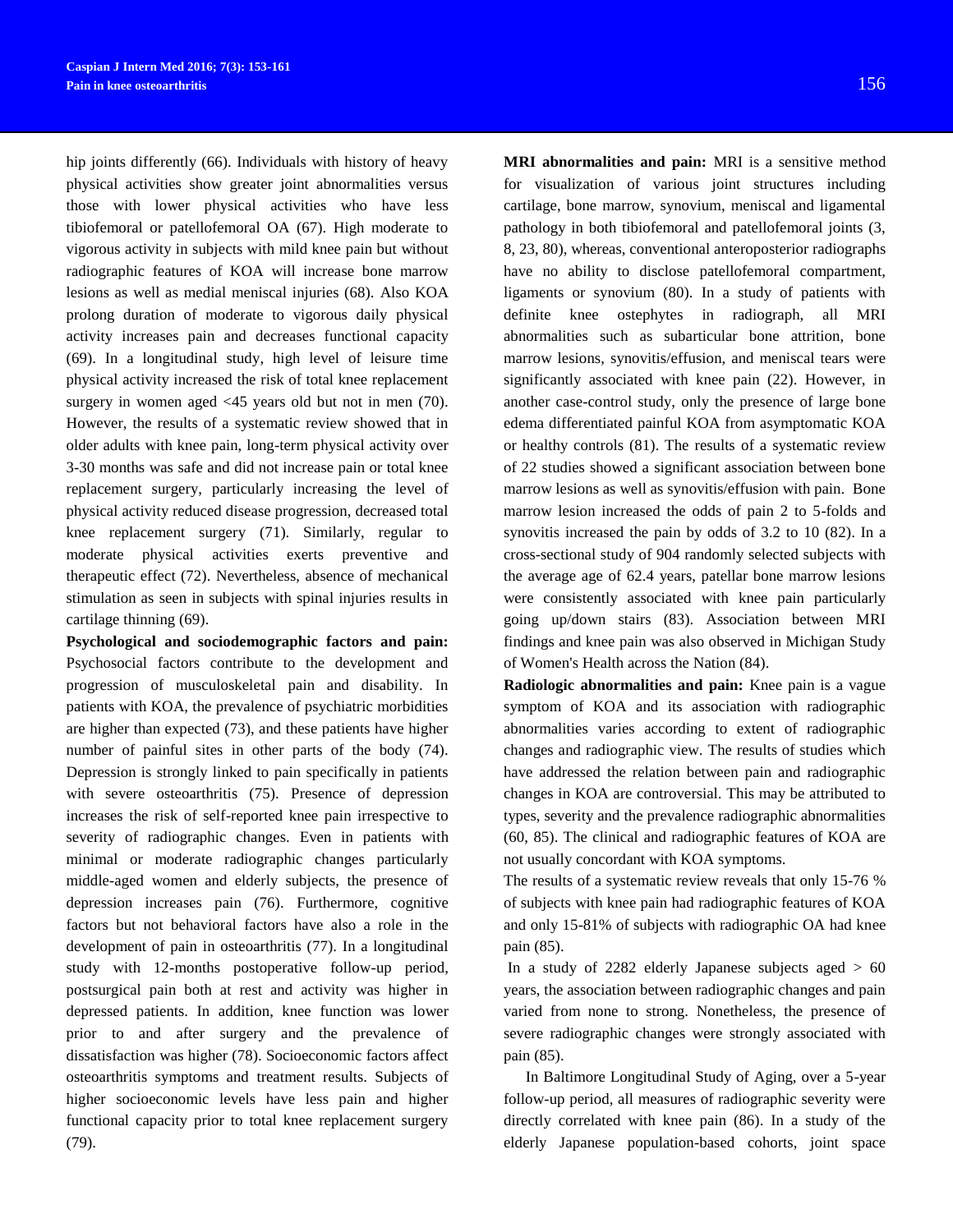narrowing was strongly associated with pain especially in men (87). In another population-based study of 250 subjects, osteophytes was strongly associated with knee pain, whereas the presence or absence of joint space narrowing was not associated with pain (88). Radiographic abnormalities can reduce muscle strength and result in pain. **(**3). An inverse association between quadriceps muscle strength and radiographic progression especially in patients with radiographic grades of 0 and 1 has been reported (89).

**Inflammatory markers and pain:** Chronic systemic inflammation and local synovitis are source of pain in KOA (25). Production of local inflammatory cytokines and nerve growth factor in the synovium promote pain. In the early stage of osteoarthritis, synovium produces cytokines such as interleukin-1, TNF-alpha and IL-6. These cytokines cause increased production of serum CRP and serum amyloid A (8). In addition, serum markers and surrogates of synovial fluid can be used as markers for diagnosis, prognosis, or evaluation of disease, severity or response to treatment (16, 17, 87, 90).

In advanced osteoarthritis, synovitis correlates with both plasma CRP and synovial fluid IL-6 (91). In KOA serum CRP, IL-6, and IL-10 are higher than healthy controls. These markers correlate positively with pain as well as radiographic abnormalities (92-94). Furthermore, serum CRP correlates with synovial fluid CRP as well as severity of osteoarthritis (92). Patients with higher levels of serum CRP have greater postoperative functional impairment (95). Moreover pain in KOA deteriorates by increasing serum levels of both serum CRP, TNF-a and IL-6 (96).

 In conclusion, a high proportion of patients with KOA are asymptomatic inspite of radiographic evidence of osteoarthritis. Nonetheless pain occurs in a significant number of these patients which may increase with age. Several factors like synovitis, joint effusion, and structural changes as seen in radiographs or MRI are associated with pain. As a consequence many associated factors of pain such as obesity, muscle weakness, vitamin D deficiency are modifiable. Therefore, in approaching patients with KOA, identification of the associated factors is important for the establishment of treatment and prevention measures.

### **Acknowledgments**

We thank the Clinical Research Development Unit of the Ayatollah Rouhani Hospital, Babol University of Medical Sciences, Iran and the Mobility Impairment Research Center, Babol, Iran

**Conflict of Interest:** None declared.

### **References**

- 1. Heidari B. Knee osteoarthritis prevalence, risk factors, pathogenesis and features: Part I. Caspian J Intern Med 2011; 2: 205-12.
- 2. Pisters MF, Veenhof C, van Dijk GM, et al. The course of limitations in activities over 5 years in patients with knee and hip osteoarthritis with moderate functional limitations: risk factors for future functional decline. Osteoarthritis Cartilage 2012; 20: 503-10.
- 3. Heidari B. Knee osteoarthritis diagnosis, treatment and associated factors of progression: Part II. Caspian J Intern Med 2011; 2: 249-55.
- 4. Dekker J1, van Dijk GM, Veenhof C. Risk factors for functional decline in osteoarthritis of the hip or knee. Curr Opin Rheumatol 2009; 21: 520-4.
- 5. Heidari B. The importance of C-reactive protein and other inflammatory markers in patients with chronic obstructive pulmonary disease. Caspian J Intern Med 2012; 3: 428-35.
- 6. Firouzjahi A, Monadi M, Karimpoor F, et al. Serum Creactive protein level and distribution in chronic obstructive pulmonary disease versus healthy controls: a case-control study from Iran. Inflammation 2013; 36: 1122-8.
- 7. Heidari B. C-reactive protein and other markers of inflammation in hemodialysis patients. Caspian J Intern Med 2013; 4: 611-6.
- 8. Loeuille D, Chary-Valckenaere I, Champigneulle J, et al. Macroscopic and microscopic features of synovial membrane inflammation in the osteoarthritic knee: correlating magnetic resonance imaging findings with disease severity. Arthritis Rheum 2005; 52: 3492-501.
- 9. Kumm J, Tamm A, Lintrop M, Tamm A. Association between ultrasonographic findings and bone/cartilage biomarkers in patients with early-stage knee osteoarthritis. Calcif Tissue Int 2009; 85: 514-22.
- 10. Ene R, Sinescu RD, Ene P, Cirstoiu MM, Cirstoiu FC. Synovial inflammation in patients with different stages of knee osteoarthritis. Rom J Morphol Embryol 2015, 56: 169-73.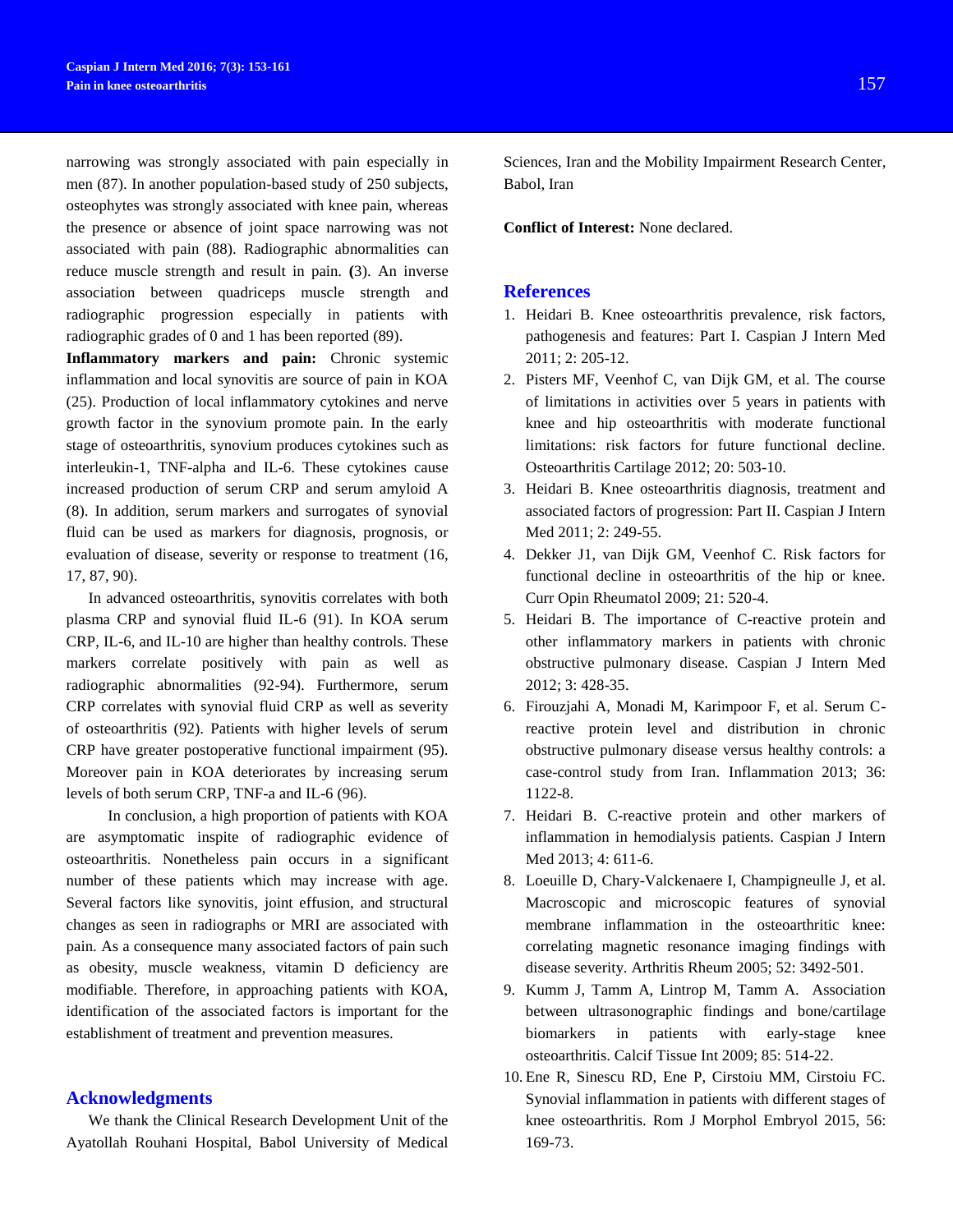- 11. Benito MJ, Veale DJ, FitzGerald O, van den Berg WB, Bresnihan B. Synovial tissue inflammation in early and late osteoarthritis. Ann Rheum Dis 2005; 64: 1263-7.
- 12. Myers SL, Brandt KD, Ehlich JW, et al. Synovial inflammation in patients with early osteoarthritis of the knee. J Rheumatol 1990; 17: 1662-9.
- 13. Baker K, Grainger A, Niu J, et al. Relation of synovitis to knee pain using contrast-enhanced MRIs. Ann Rheum Dis 2010; 69: 1779-83.
- 14. Ayral X, Pickering EH, Woodworth TG, et al. Synovitis: a potential predictive factor of structural progression of medial tibiofemoral knee osteoarthritis-- results of a 1 year longitudinal arthroscopic study in 422 patients. Osteoarthritis Cartilage 2005; 13: 361-7.
- 15. Haywood L, McWilliams DF, Pearson CI, et al. Inflammation and angiogenesis in osteoarthritis. Arthritis Rheum 2003; 48: 2173-7.
- 16. Heidari B, Firouzjahi A, Heidari P, Hajian K. The prevalence and diagnostic performance of anti-cyclic citrullinated peptide antibody in rheumatoid arthritis: the predictive and discriminative ability of serum antibody level in recognizing rheumatoid arthritis. Ann Saudi Med 2009; 29: 467-70.
- 17. Heidari B, Abedi H, Firouzjahi A, Heidari P. Diagnostic value of synovial fluid anti-cyclic citrullinated peptide antibody for rheumatoid arthritis. Rheumatol Int 2010; 30: 1465-70.
- 18. Fernandez-Madrid F, Karvonen RL, Teitge RA, et al. Synovial thickening detected by MR imaging in osteoarthritis of the knee confirmed by biopsy as synovitis. Magn Resn Imaging 1995; 13: 177-83.
- 19. Loeuille D, Chary-Valckenaere I, Champigneulle J, et al. Macroscopic and microscopic features of synovial membrane inflammation in the osteoarthritic knee: correlating magnetic resonance imaging findings with disease severity. Arthritis Rheum 2005; 52: 3492-501.
- 20. Loeuille D, Rat AC, Goebel JC, et al. Magnetic resonance imaging in osteoarthritis: which method best reflects synovial membrane inflammation? Correlations with clinical, macroscopic and microscopic features. Osteoarthritis Cartilage 2009; 17: 1186-92.
- 21. Zeng C, Li YS, Lei GH. Synovitis in knee osteoarthritis: a precursor or a concomittant feature? Ann Rheum Dis 2015; 74: e58.
- 22. Torres L, Dunlop DD, Peterfy C, et al. The relationship between specific tissue lesions and pain severity in

persons with knee osteoarthritis. Osteoarthritis Cartilage 2006; 14: 1033-40.

- 23. Ai F1, Yu C, Zhang W, et al. MR imaging of knee osteoarthritis and correlation of findings with reported patient pain. Huazhong Univ Sci Technolog Med Sci 2010; 30: 248-54.
- 24. Hill CL, Hunter D, Niu J, et al. Synovitis detected on magnetic resonance imaging and its relation to pain and cartilage loss in knee osteoarthritis. Ann Rheum Dis 2007; 66: 1599-603.
- 25. Scanzello CR, McKeon B, Swaim BH, et al. Synovial inflammation in patients undergoing arthroscopic meniscectomy: molecular characterization and relationship to symptoms. Arthritis Rheum. 2011; 63: 391-400.
- 26. Heidari B, Javadian Y, Heidari P, et al. Vitamin D deficiency is associated with nonspecific low back pain in young women, a case-control study. Br J Med Med Res 2014; 4: 5053-61.
- 27. Heidari B, Heidari P, Samari E, Ramzanian Jalali M. Prevalence of vitamin D deficiency in common musculoskeletal conditions. J Babol Univ Sci.2014; 16: 7-15. [in Persian]
- 28. Heidari B, Heidari P, Hajian Tilaki K. High prevalence of vitamin d deficiency in women presenting to rheumatology clinic in north of Iran: an inverse relation with age. J Women' s Health Care 2013; 2: 123.
- 29. Heidari B, Haj Mirghassemi M. Seasonal variations in serum vitamin D according to age and sex. Caspian J Intern Med 2012; 3: 535-40.
- 30. Heidari B, Heidari P, Hajian Tilaki K. Association between serum vitamin D deficiency and knee osteoarthritis. Int Orthop 2011; 35: 1627-31.
- 31. Laslett LL, Quinn S, Burgess JR., et al. Moderate vitamin d deficiency is associated with changes in knee and hip pain in older adults: a 5-year longitudinal study. Ann Rheum Dis 2014; 73: 697-703.
- 32. Heidari B, Heidari P, Tilaki KH. Relationship between unexplained arthralgia and vitamin D deficiency: a case control study. Acta Med Iran 2014; 52: 400-5.
- 33. Heidari B, Hajian-Tilaki K, Heidari P. The status of serum vitamin D in patients with rheumatoid arthritis and undifferentiated inflammatory arthritis compared with controls. Rheumatol Int 2012; 32: 991-5.
- 34. Al-Jarallah KF, Shehab D, Al-Awadhi A, et al. Are 25(OH)D levels related to the severity of knee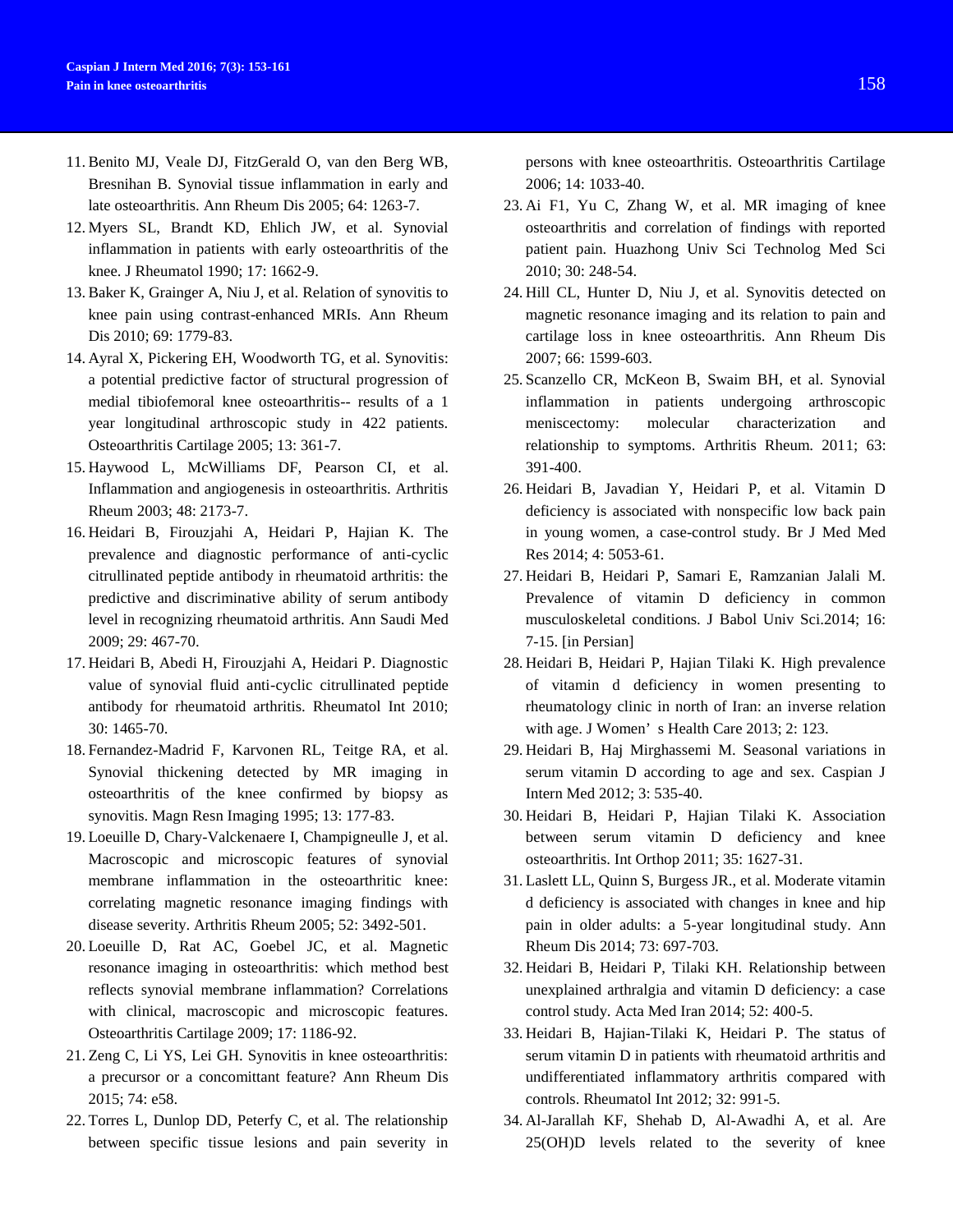osteoarthritis and function? Med Prin Pract 2011; 21: 74- 8.

- 35. Heidari B, Shirvani JS, Firouzjahi A, Heidari P, Hajian-Tilaki KO. Association between nonspecific skeletal pain and vitamin D deficiency. Int J Rheum Dis 2010; 13: 340-6.
- 36. Glover TL, Horgas AL, Fillingim RB, Goodin BR.Vitamin D status and pain sensitization in knee osteoarthritis: a critical review of the literature. Pain Manag 2015; 5: 447-53.
- 37. Glover TL, Goodin BR, Horgas AL, et al. Vitamin D, race, and experimental pain sensitivity in older adults with knee osteoarthritis. Arthritis Rheum 2012; 64: 3926- 35.
- 38. Lee A, Chan SK, Samy W, Chiu CH, Gin T. Effect of hypovitaminosis d on postoperative pain outcomes and short-term health-related quality of life after knee arthroplasty: a cohort study. Medicine (Baltimore) 2015; 94: e1812.
- 39. Heidari B, Javadian Y, Babaei M, Yousef-Ghahari B. Restorative effect of vitamin d deficiency on knee pain and quadriceps in knee osteoarthritis. Acta Med Iran 2015; 53: 466-70.
- 40. Heidari B, Javadian Y, Akbari R. Quadriceps muscle strength in patients with knee osteoarthritis. J Zanjan Univ Med Sci Health Serv 2016; 24: 111-20. [in Persian]
- 41. Alnahdi AH, Zeni JA, Snyder-Mackler L.Muscle impairments in patients with knee osteoarthritis. Sports Health 2012; 4: 284-92.
- 42. Heidari B. Muscle strength, vitamin D deficiency and knee osteoarthritis. J Babol Univ Med Sci 2012; 14: 84- 91. [in Persian]
- 43. Muraki S, Akune T, Teraguchi M, et al. Quadriceps muscle strength, radiographic knee osteoarthritis and knee pain: the ROAD study. BMC Musculoskelet Disord 2015; 16: 305.
- 44. Amin S, Baker K, Niu J, et al. Quadriceps strength and the risk of cartilage loss and symptom progression in knee osteoarthritis. Arthritis Rheum 2009; 60: 189-98.
- 45.Javadian Y, Adabi M, Heidari B, Babaei M, Firouzjahi A, Ghahhari BY, Hajian-Tilaki K. Quadriceps correlates with serum vitamin D and knee pain in knee osteoarthritis. Clin J Pain 2016 Feb 17. [Epub ahead of print]
- 46. Lack S, Barton C, Sohan O, Crossley K, Morrissey D. Proximal muscle rehabilitation is effective for

patellofemoral pain: a systematic review with metaanalysis. Br J Sports Med 2015; 49: 1365-76.

- 47.Juhl C, Christensen R, Roos EM, Zhang W, Lund H. Impact of exercise type and dose on pain and disability in knee osteoarthritis: a systematic review and metaregression analysis of randomized controlled trials. Arthritis Rheumatol 2014; 66: 622-36.
- 48. Hajian‐Tilaki K, Heidari B. Obesity Prevalence of obesity, central obesity and the associated factors in urban population aged 20–70 years, in the north of Iran: a population‐based study and regression approach. Obes Rev 2007; 8: 3-10.
- 49. Hajian-Tilaki K, Heidari B. Prevalences of overweight and obesity and their association with physical activity pattern among Iranian adolescents aged 12-17 years. Public Health Nutr 2012; 15: 2246-52.
- 50. Hajian-Tilak K, Heidari B. Childhood obesity, overweight, socio demographic and life style determinants among preschool children in Babol, Northern Iran. Iran J Public Health 2013; 42: 1283-91.
- 51. Webb R, Brammah T, Lunt M, et al. Opportunities for prevention of 'clinically significant' knee pain: results from a population-based cross sectional survey. J Public Health 2004; 26: 277-84.
- 52. Adamson J, Ebrahim S, Dieppe P, Hunt K. Prevalence and risk factors for joint pain among men and women in the West of Scotland Twenty-07 study. Ann Rheum Dis 2006; 65: 520-4.
- 53. Rogers MW, Wilder FV. The association of BMI and knee pain among persons with radiographic knee osteoarthritis: a cross-sectional study. BMC Musculoskeletal Disord 2008; 9: 163.
- 54. Maddah S, Mahdizadeh J. Association of metabolic syndrome and its components with knee osteoarthritis. Acta Med Iran 2015; 53: 743-8.
- 55. Hajian-Tilaki K, Heidari B, Firouzjahi A, et al. Prevalence of metabolic syndrome and the association with socio-demographic characteristics and physical activity in urban population of Iranian adults: a population-based study. Diabetes Metab Syndr 2014; 8: 170-6.
- 56. Cho HJ, Chang CB, Yoo JH, Kim SJ, Kim TK. Gender differences in the correlation between symptom and radiographic severity in patients with knee osteoarthritis. Clin Orthop Relat Res 2010; 468: 1749-58.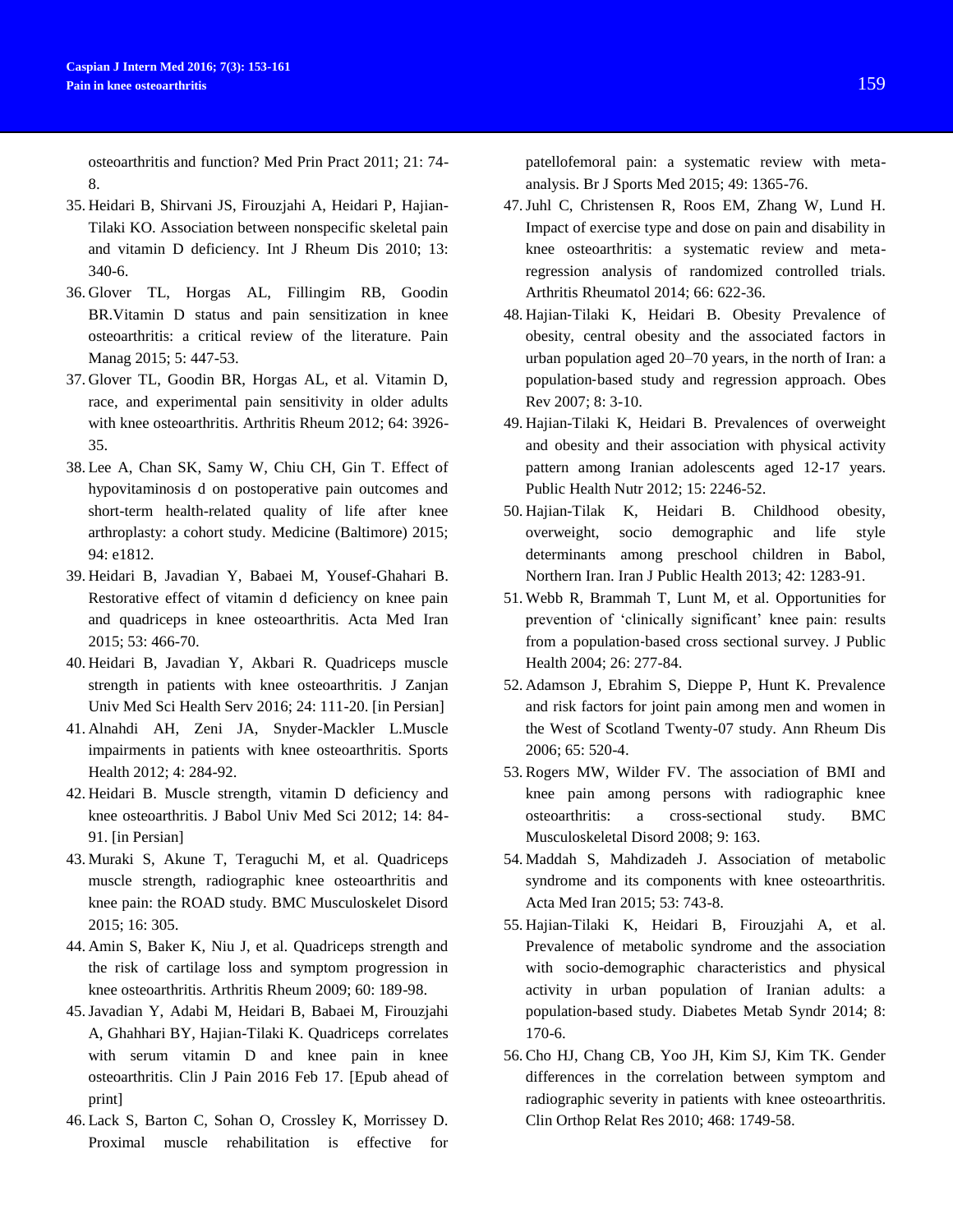- 57. Felson DT, Naimark A, Anderson J, et al. The prevalence of knee osteoarthritis in the elderly. The Framingham osteoarthritis study. Arthritis Rheum 1987; 30: 914-8.
- 58. Tonelli SM, Rakel BA, Cooper NA, Angstom WL, Sluka KA. Women with knee osteoarthritis have more pain and poorer function than men, ut similar physical activity prior to total knee replacement. Biol Sex Diff 2011; 2: 12.
- 59. Glass N, Segal NA, Sluka KA, et al. Examining sex differences in knee pain: the multicenter osteoarthritis study. Osteoarthritis Cartilage 2014; 22: 1100-6.
- 60. Schiphof D, Kerkhof HJ, Damen J, et al. Factors for pain in patients with different grades of knee osteoarthritis. Arthritis Care Res (Hoboken) 2013; 65: 695-7.
- 61. Glass NA, Torner JC, Frey Law LA, et al. The relationship between quadriceps muscle weakness and worsening of knee pain in the MOST cohort: a 5-year longitudinal study. Osteoarthritis Cartilage 2013; 21: 1154-9.
- 62. Regnaux JP, Lefevre-Colau MM, Trinquart L, et al. High-intensity versus low-intensity physical activity or exercise in people with hip or knee osteoarthritis. Cochrane Database Syst Rev 2015; 10: CD010203.
- 63. Liu SH, Driban JB, Eaton CB, et al. Objectively measured physical activity and symptoms change in knee osteoarthritis. Am J Med 2016 Feb 2. pii: S0002- 9343(16)30077-8. doi: 10.1016/j. amjmed.2015.12.029. [Epub ahead of print]
- 64. Alkatan M, Baker JR, Machin DR, et al. Improved function and reduced pain after swimming and cycling training in patients with osteoarthritis. J Rheumatol 2016; 43: 666-72.
- **65.** Urquhart DM, Tobing JF, Hanna FS, et al. What is the effect of physical activity on the knee joint? A systematic review. Med Sci Sports Exerc 2011; 43: 432-42.
- 66. Wang Y, Simpson JA, Wluka AE, et al. Is physical activity a risk factor for primary knee or hip replacement due to osteoarthritis? A prospective cohort study. J Rheumatol 2011; 38: 350-7.
- 67. Kujala UM, Kettunen J, Paananen H, et al. Knee osteoarthritis in former runners, soccer players, weight lifters, and shooters. Arthritis Rheum 1995; 38: 539-46.
- 68. Murphy SL, Schepens Nimiec SL, Lyden AK, Kratz AL. Pain, fatigue, and physical activity in osteoarthritis. The moderating effect of pain-and fatigue -related activity interference. Arch Phus Med Rehabil. 2016 May 17. pii:

S0003-9993 (16)30144-7. doi: 10.1016/j.apmr.2015.05.025. [Epub ahead of print]

- 69. Kretzschmar M, Lin W, Nardo L, et al. Association of physical activity measured by accelerometer, knee joint abnormalities, and cartilage T2 measurements obtained from 3t magnetic resonance imaging: data from the osteoarthritis initiative. Arthritis Care Res (Hoboken) 2015; 67: 1272-80.
- 70. Lin W, Alizai H, Joseph GB, et al. Physical activity in relation to knee cartilage T2 progression measured with 3 T MRI over a period of 4 years: data from the Osteoarthritis Initiative. Osteoarthritis Cartilage 2013; 21: 1558-66.
- 71. Fransen M, McConnell S, Harmer AR, et al. Exercise for osteoarthritis of the knee: a Cochrane systematic review. Br J Sports Med 2015; 49: 1554-7.
- 72.Johnsen MB, Hellevik AI, Baste V, et al. Leisure time physical activity and the risk of hip or knee replacement due to primary osteoarthritis: a population based cohort study (The HUNT Study). BMC Musculoskelet Disord 2016; 17: 86.
- 73. Wong LY, Yiu RL, Chiu CK, et al. Prevalence of psychiatric morbidity in Chinese subjects with knee osteoarthritis in a Hong Kong orthopaedic clinic. East Asian Arch Psychiatry 2015; 25: 150-8.
- 74. Dave AJ, Selzer F, Losina E, et al. Is there an association between whole-body pain with osteoarthritis-related knee pain, pain catastrophizing, and mental health? Clin Orthop Relat Res 2015; 473: 3894-902.
- 75. Hernández C, Díaz-Heredia J, Berraquero ML, et al. Preoperative predictive factors of post-operative pain in patients with hip or knee arthroplasty: a systematic review. Reumatol Clin. 2015; 11: 361-80.
- 76. Han HS, Lee JY, Kang SB, Chang CB. The relationship between the presence of depressive symptoms and the severity of self-reported knee pain in the middle aged and elderly. Knee Surg Sports Traumatol Arthrosc 2015 May 17. [Epub ahead of print]
- 77. Urquhart DM, Phyomaung PP, Dubowitz J, et al. Are cognitive and behavioral factors associated with knee pain? A systematic review. Semin Arthritis Rheum 2015; 44: 445-55.
- 78. Bierke S, Häner M, Petersen W. Influence of somatization and depressive symptoms on the course of pain within the first year after uncomplicated total knee